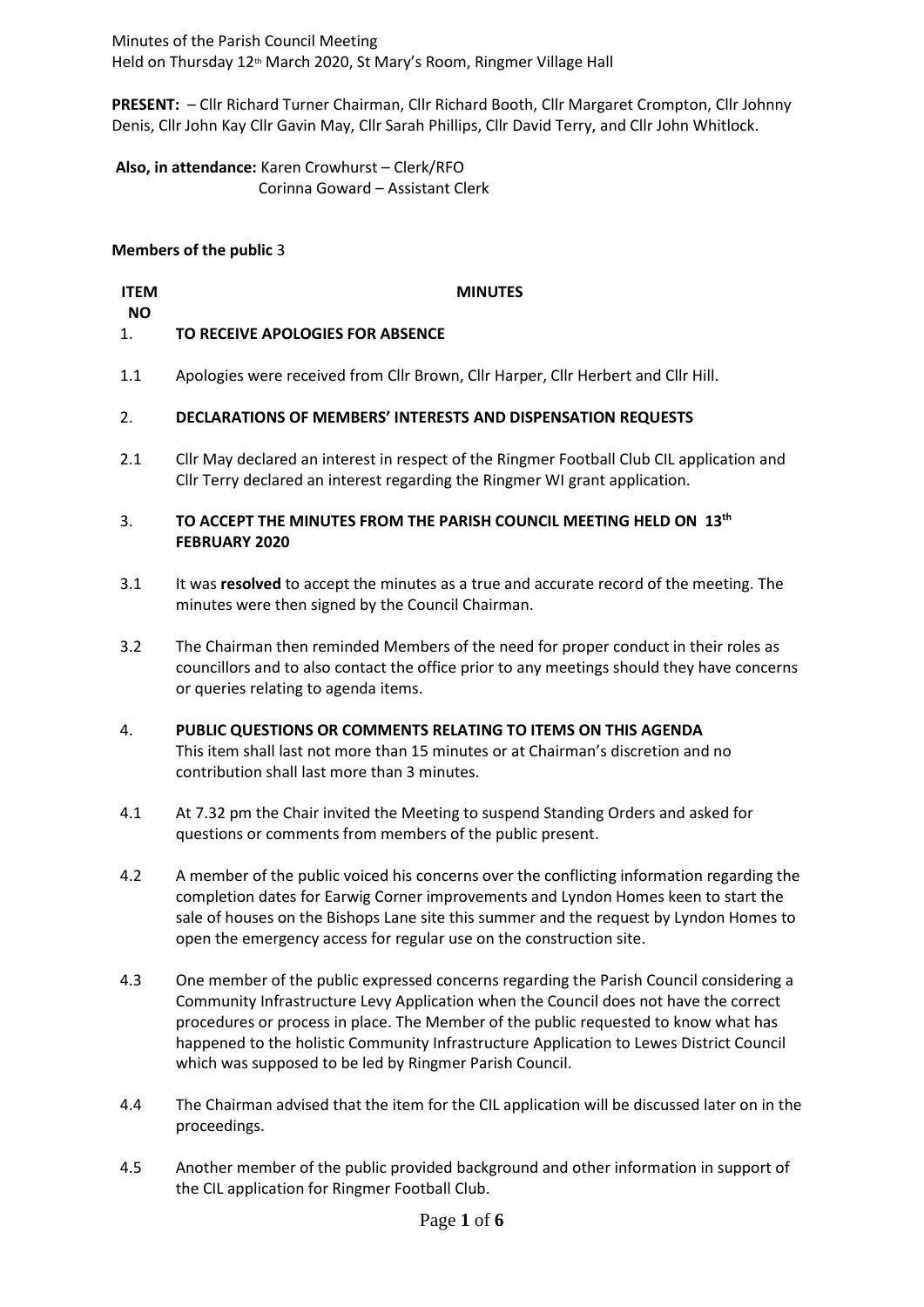# 4.6 Orders were reinstated at 7.44pm

## 5. **REPORTS FROM DISTRICT AND COUNTY COUNCILLORS – Maximum 15 minutes**

- 5.1 a) To note any written reports received
- 5.2 Members noted the report from Cllr Phillip Daniel regarding the Children's Centre, Cabinet approval of a recommendation to Government to establish Transport for the South East as a statutory body, grass cutting in Ringmer and adult social care concerns regarding corona virus.
- 5.3 b) To note any verbal reports received
- 5.4 Cllr Denis reported on the possible move of the pinch points in Bishops Lane and that no decision had been made by Lewes District Council as yet. Also, the drainage conditions at Anchor Field were still under discussion with East Sussex County Council.

## 6. **ACTION POINTS & CLERKS REPORT**

- 6.1 a) Update regarding Ringmer Children's Centre
- 6.2 The Clerk reported that meetings have been arranged with East Sussex County Council, Lewes District Council and Ringmer Parish Council to discuss any way forward including service delivery. The Clerk further reported that Lewes District Council have agreed an amount of £20,000 to assist with the management of the building.
- 6.3 b) Office move progress
- 6.4 The Clerk reported that a site visit has been arranged for Members in the next couple of days and requested that all meet at the gates to the building itself not via the school. (This meeting did not go ahead due to the corona virus lockdown)

## 7. **CORRESPONDENCE – FOR NOTING OR ACTION**

- a) To consider any correspondence for noting or action received after this agenda has been published
- 7.1 Members considered correspondence regarding a Treasury policy consultation but did not feel it required a response.

## 7.2 **Contents of circulation envelope**

a) LCR Magazine – Winter edition

Members noted the content of the circulation envelope.

## 8. **OFFICE & FINANCE:**

- 8.1 a) Payments and receipts  $31<sup>st</sup>$  January 2019 – 29<sup>th</sup> February 2020 (Previously circulated)
- 8.2 It was **resolved** to accept the payments and receipts list presented. Both lists were then signed by the Council Chairman. The Clerk then re-iterated the request for queries to be addressed to the Parish Office prior to meetings.
- 8.3 b) Bank summary
- 8.4 It was **resolved** to note the Bank Summary. It was also **resolved** to accept the Bank Reconciliations as agreed by the Office and Finance Committee.
- 8.5 c) Cost Centre Report
- 8.6 It was **resolved** to accept the Cost Centre report being the current position of the Council's finances.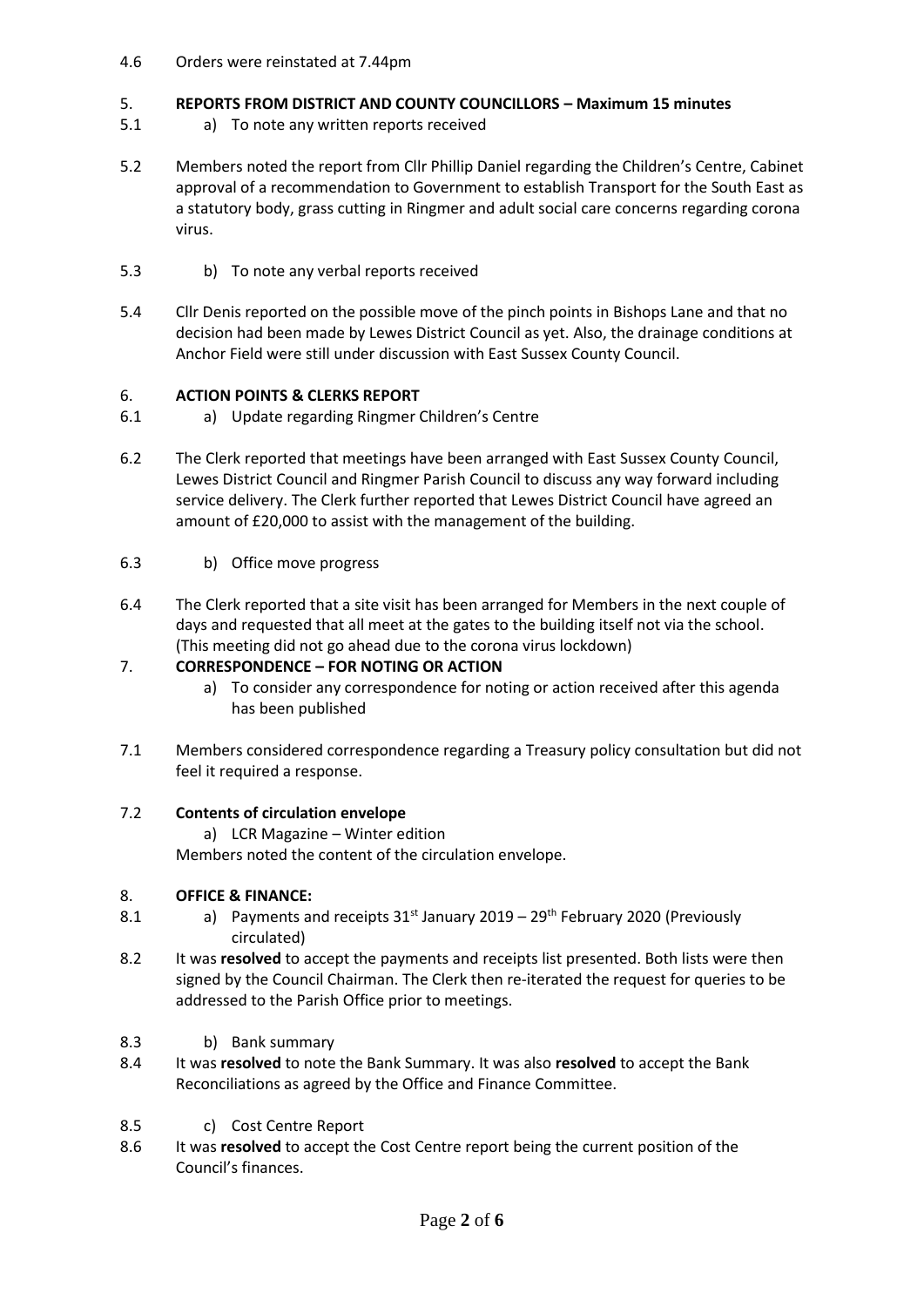- 8.7 d) Quotation(s)
- 8.8 There were no quotations for consideration.
- 8.9 e) Grant application(s)/Donations
	- Ringmer Football Club £35,000 (CIL application)
- 8.10 At 7.59pm the Chairman suspended standing orders and allowed a member of the public to speak on the Football Club application. He provided information regarding the progress of the development, the request for funding to provide goal nets/posts and furniture for the club house. He invited Council members to visit the premises.
- 8.11 At 8.02pm the Chairman re-instated standing orders.
- 8.12 The Chairman informed Members that this has been discussed in depth at the Office and Finance Meeting. A proposal was received for the Council to consider the application on its own merit. A counter proposal was received requesting Council do not consider the application until the relevant forms have been received via Lewes District Council as well as the criteria for these types of applications. After some debate the first proposal was not seconded. The second proposal was accepted. A vote was taken by a show of hands therefore it was **resolved** that the application be deferred until the relevant documentation is in place. It was further **resolved** to support any application made by Ringmer Football Club to Lewes District Council and to consider an application to the Parish Council pot of CIL in the near future. The Clerk suggested the creation of a task group with a member liaising with other local sports organisations and that this group should consider meeting as soon as is possible under the current government restrictions.
- 8.13 At 8.17 standing orders were suspended while the football spokesman requested clarification on the application.
- 8.14 At 8.18 The Chairman re-instated standing orders.
- 8.15 Ringmer WI £200 (Small grants application)
- 8.16 It was **resolved** to award Ringmer WI the amount of £200.
- 8.17 - Joan's Lunch Club £207.60

-

-

-

- 8.18 It was **resolved** to award the amount of £207.60 to Joan's Lunch Club.
- 8.19 - Ringmer Croquet Club £500 (Small/medium application Special Projects Budget Heading)
- 8.20 After careful consideration it was agreed to take the recommendation from the Office and Finance Committee which, once the Croquet Club reaches its own funding of £3,500 towards a mower to approve the amount of £500.
- 8.21 Air Ambulance £250 (Small grants application)
- 8.22 It was **resolved** to award the amount of £300 to Air Ambulance
- 8.23 f) To launch the Special Projects scheme and agree process
- 8.24 Members considered a paper prepared by Cllr Kay and comments by Council Members. It was **resolved** 1) To proceed with a phased scheme. The dates of which will be announced. 2) For Council Members to approach Community Groups and organisation inviting them to apply. 3) For the Clerk and Cllr Phillips to manage press releases and other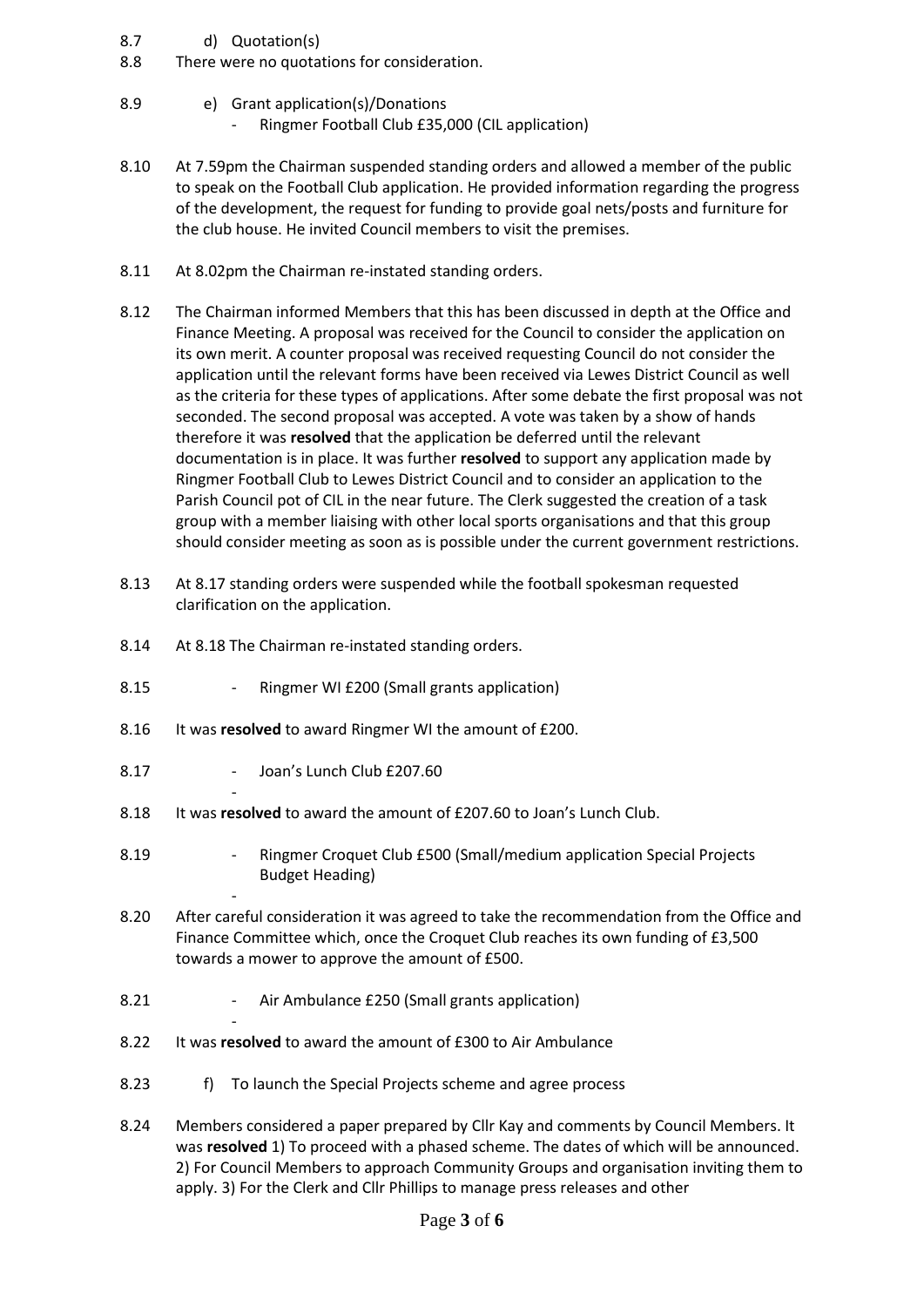announcements once the dates have been clarified and use the content of Cllr Kay's report.

- 8.25 g) Any other financial matters that cannot be held over to the next meeting.
- 8.26 There were no other matters for consideration.

## 9. **TO AMEND RINGMER PARISH COUNCIL STANDING ORDERS FROM:**

- 9.1 a The Proper Officer shall:
	- i. at least 3 clear days before a meeting of the council, a committee and a sub-committee serve on councillors a summons, by email, confirming the time, place and the agenda provided any such email contains the electronic signature and title of the Proper Officer]. *See standing order 3(b) above for the meaning of clear days for a meeting of a full council and standing order 3 (c) above for a meeting of a committee.*

## 9.2 **TO**

- 9.3 a The Proper Officer Shall:
	- I. at least 3 clear days before a meeting of the council, a committee and subcommittee serve on councillors a summons, by email confirming the time, place and agenda provided any such email contains the electronic signature and title of the Proper Officer.
- 9.4 II. Paper copies of the Agenda, Minutes and other supporting documents will be sent electronically. Hard copies of the above documents will only be available by request to the Proper Officer, within a timely manner, an arrangement to post or arrangement of collection will be at the discretion of the Officer and Member.
- 9.5 After careful consideration it was **resolved** 1) Not to amend Standing Orders. 2) For Council Members to express their preferences to the Clerk to continue to receive hard copies, whether that by collection or post.

## 10. **TO RECEIVE A REPORT ARISING FROM THE CLLR SURGERY HELD ON WEDNESDAY 4TH MARCH 2020 AND TO REFER ITEMS TO APPROPRIATE COMMITTEE OR COUNCIL**

10.1 The Chairman thanked Members and residents for attending the surgery. Many questions were asked for which responses are still being worked upon. Members were pleased with how the surgery went and expressed that surgeries need to happen on a more regular basis and feedback be given to the community.

## 11. **TO CONSIDER PLANNING APPLICATIONS WHICH CANNOT BE HELD OVER TO THE NEXT PLANNING COMMITTEE MEETING**

11.1 **LW/20/0020 Upper Broyle Farm Broyle Lane Ringmer East Sussex BN8 5AB** Extension of an existing agricultural building

## 11.2 **Comments and observations**

Members of Ringmer Parish Council did not feel they could comment realistically on this application due to the lack of a location plan and block plan. If the proposal is to the north Members consider that this will be acceptable, however, if the proposal is to the South this would cause detriment on the landscape.

## 11.3 **LW/20/0109 6 Broyleside Cottages The Broyle Broyleside Ringmer East Sussex BN8 5NS**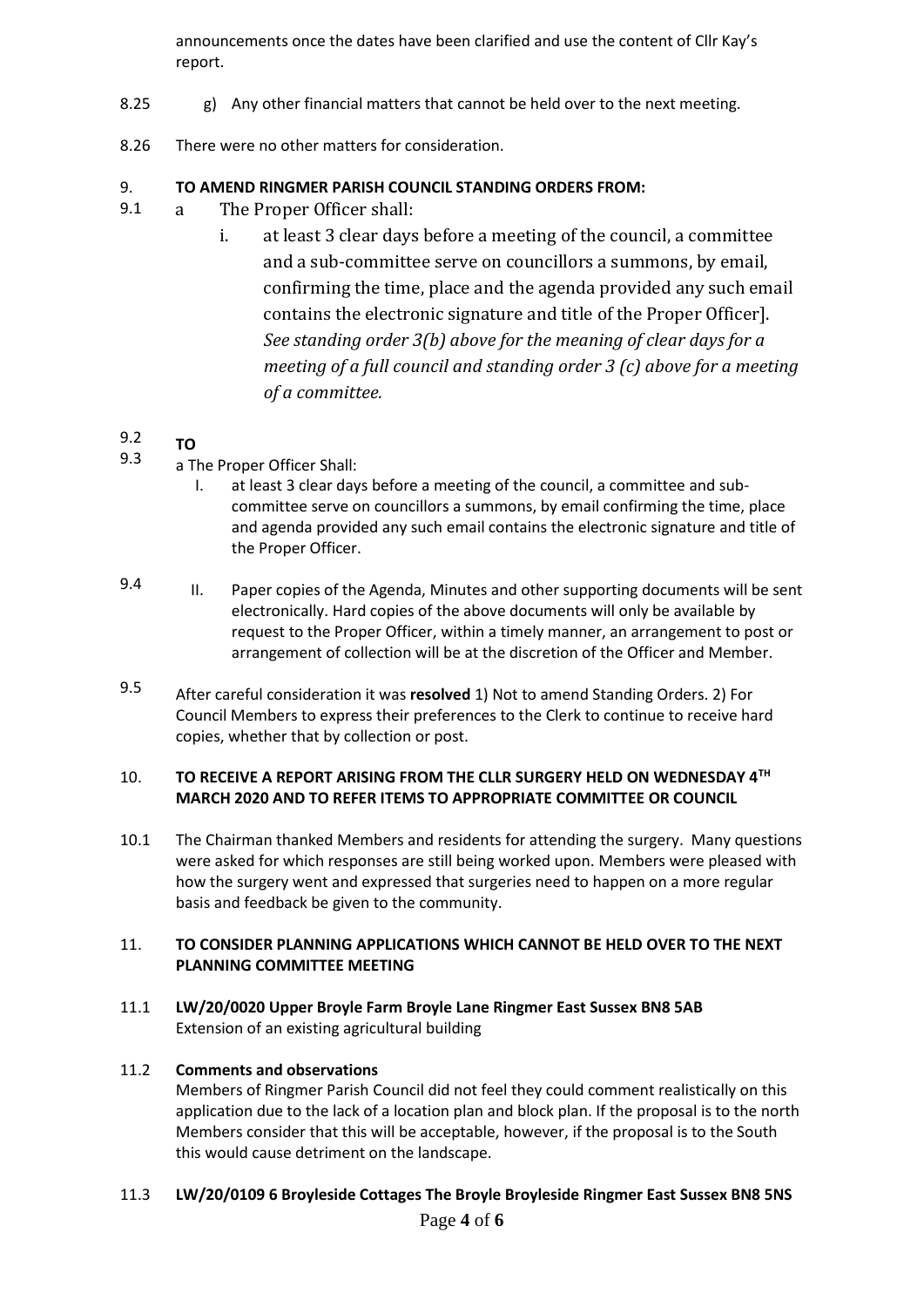Proposed First Floor side extension

#### 11.4 **Comments and observations**

Ringmer Parish Council does not support this application as there is an apparent lack of parking provision which is not in accordance with Ringmer Neighbourhood Plan Policy 8.3.

- 11.5 *Policy 8.3: All new development in Ringmer must make adequate provision for off-road parking for the numbers and types of vehicles likely to be attracted by the development. Parking for new development in the countryside should be appropriately located or screened to minimise landscape impact.*
- 11.6 *New residential development should include off-road parking provision at the following minimum ratios: 1 parking space per 1-2 bed home designed specifically for older residents 2 parking spaces per 1-3 bed home 3 parking spaces per 4 bed or larger home. Proposals for residential extensions should not reduce off-road parking below these levels. In addition, new developments should make provision for off-road visitor parking and cycle parking, in accordance with the scale recommended by East Sussex County Council.*
- 11.7 **LW/20/0106 15 Middleham Close Ringmer East Sussex BN8 5EN** Single storey rear extension

## 11.8 **Comments and observations**

Ringmer Parish Council supports this application.

11.9 **TW/20/0024/TPO 3 Crockendale Field Lewes Road Ringmer East Sussex BN8 5QZ** T1 - Ash - fell - infected with Chalara (Ash dieback disease). T2 - White Mulberry - crown lift to 4.5 metres secondary limbs only, thin by 20% and prune away from house by up to 3 metres - to clear property and allow access underneath.

## 11.10 **Comments and observations**

Ringmer Parish Council are happy with the tree works proposed on the proviso that the District Councils Tree Officer is happy to approve them.

## 12. **REPORTS BY LEAVE (NOT DECISION OR DISCUSSION)**

Reports were received regarding :

- the closure of Potato Lane for re-surfacing.
- the recent LDALC meeting and the comments of Rupert Clubb
- a day spent with Sussex Police
- the recent zebra crossing meeting with East Sussex Highways
- variations to the site of a possible skate park
- preparations for business continuity plans

#### 13. **ITEMS FOR REFERRAL TO NEXT AGENDA OR APPROPRIATE COMMITTEE**

13.1 A request was made that the public session element of the meeting not be specifically for items on the agenda but any enquiries or concerns.

# 14. **URGENT ITEMS AT THE CHAIRMAN'S DISCRETION REQUIRING DECISIONS WHICH CANNOT BE HELD OVER UNTIL THE NEXT MEETING**